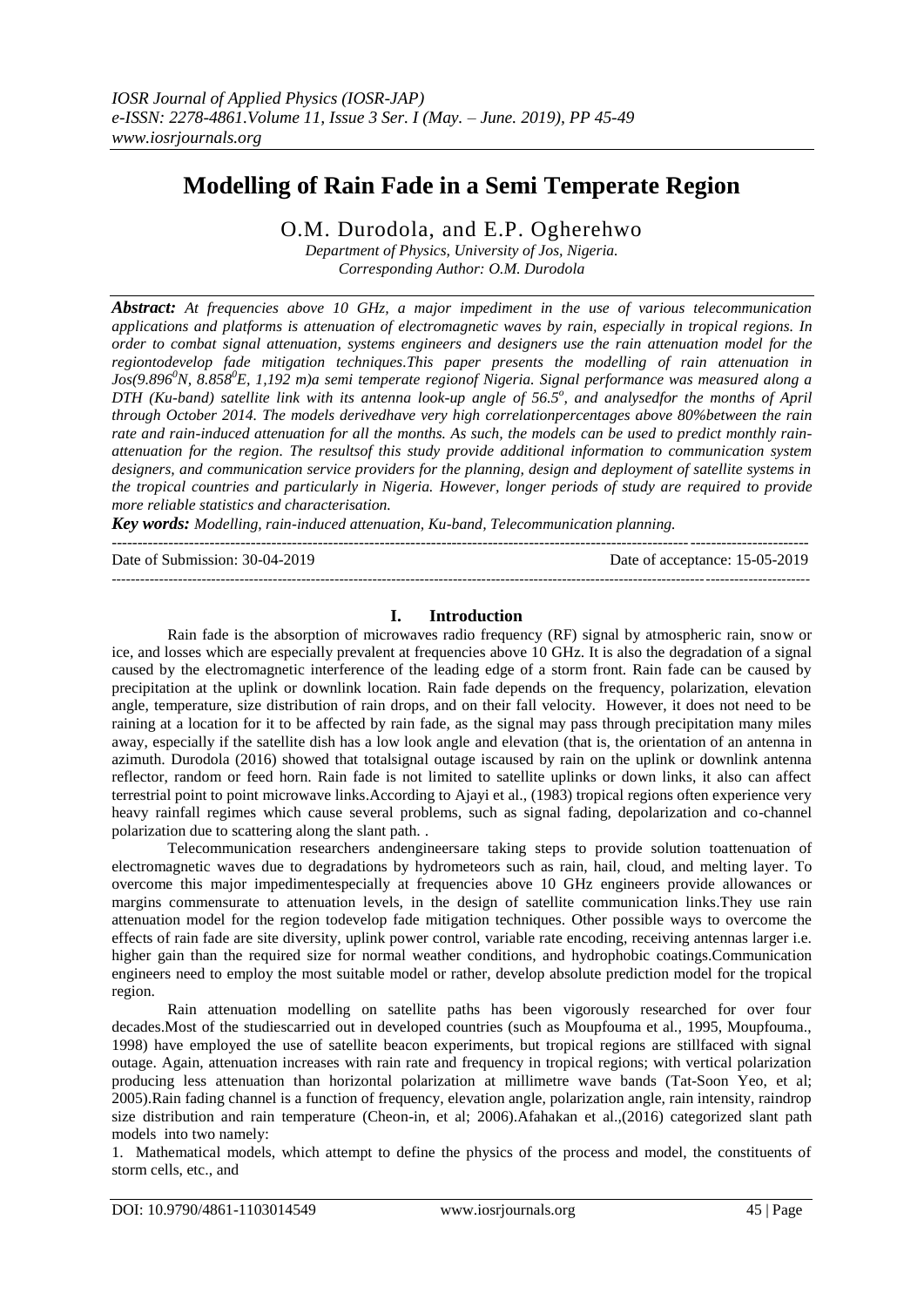2. Empirical approaches, which are mainly based on real-time measurements with simplified assumptions. As a result of inadequate global information on many of the physical inputs necessary for providing accurate results using mathematical models, the empirical models seem to be used most often and with better results.

Although theoretical and experimental studies of rain attenuation can be found in many literatures (such as Ojo et al 2008, Omotosho et al 2009, Owolawi, 2011, Semire et al, 2012, Durodola et al, 2014) measured rain attenuation data is still insufficiency for estimating the link within the individual regions(Yussuff, 2016). For temperate regions, rain attenuation increases inversely with elevation angle due to large rain cell size while for tropical regions, attenuation is directly proportional to elevation angle for the same rain ratesChakravarty & Maitra, 2009). This necessitates the need to model the propagation factors for tropical regions. Consequently, this paper will focus on the modelling of rain attenuation in Jos( $9.896^{\circ}$ N,  $8.858^{\circ}$ E, 1,192 m) a semi temperate regionof Nigeria.

#### **II. Method**

Rain attenuation in this work was measured and analyzed from data collected over a Ku-linkco-located with a Davis weather station at Gold and Base  $(9.896^0N, 8.858^0E, 1,192 m)$  near Airforce Military School, Jos. The weather station is equipped with an integrated sensor suite. Jos has an average annual temperature of  $22.8^{\circ}C$ and average annual rainfall of1160mm (Durodola, 2016).Daily rainfall data were collected from the Davis weather station Jos, Nigeria for a period of one year (April to October 2014). Jos Plateau is located in the North - Central tropical Nigeria. The Earth-space slant path from satellite (L) was computed usingexpression (1) derived by Bryant*et al*,, (2001):

$$
L = \frac{H - \phi}{Sin\theta}(1)
$$

Where H is the rain height,  $\Phi$  is the station altitude and  $\theta$  is the look up angle. Davis weather station Jos has its rain height of 4.86km, station altitude of 1.192km and antenna look up angle of  $56.5^\circ$  respectively. Substituting these into the slant path expression given by (Durodola 2016) as:

$$
L = \frac{4.86km - 1.192km}{\sin 56.5^\circ} = 4.399km
$$
 (2)

 56.5 ͦ The modelling was achieved using micro-soft excelstatistical means to find the probability of exceedance of each of the rainfall rate value in the data.The power levels of the datafor each month was reorganized and converted to the same units of power in dBm. The attenuation was plotted against rain rate in order to come out with a model for each of the month and also a combined model for the year 2014. From the monthly model, a combined model was derived.The table of monthly models was computed using this expression for each month:

$$
A = KR^{\beta}
$$
\nTherefore

\n
$$
\gamma = \frac{A}{L} = \frac{K}{L}R^{\beta} = \alpha R^{\beta}
$$
\n(3)

\n
$$
(4)
$$

#### **III. Results**

Figures 1to 6 presentthe Modelling of rain attenuation as function of rain rate for April through October, 2014, while Figure 7presents the Modelling of rain attenuation as function of rain rate for the combined months, 2014..

#### **3.1 Modelling ofmonthly Attenuation**

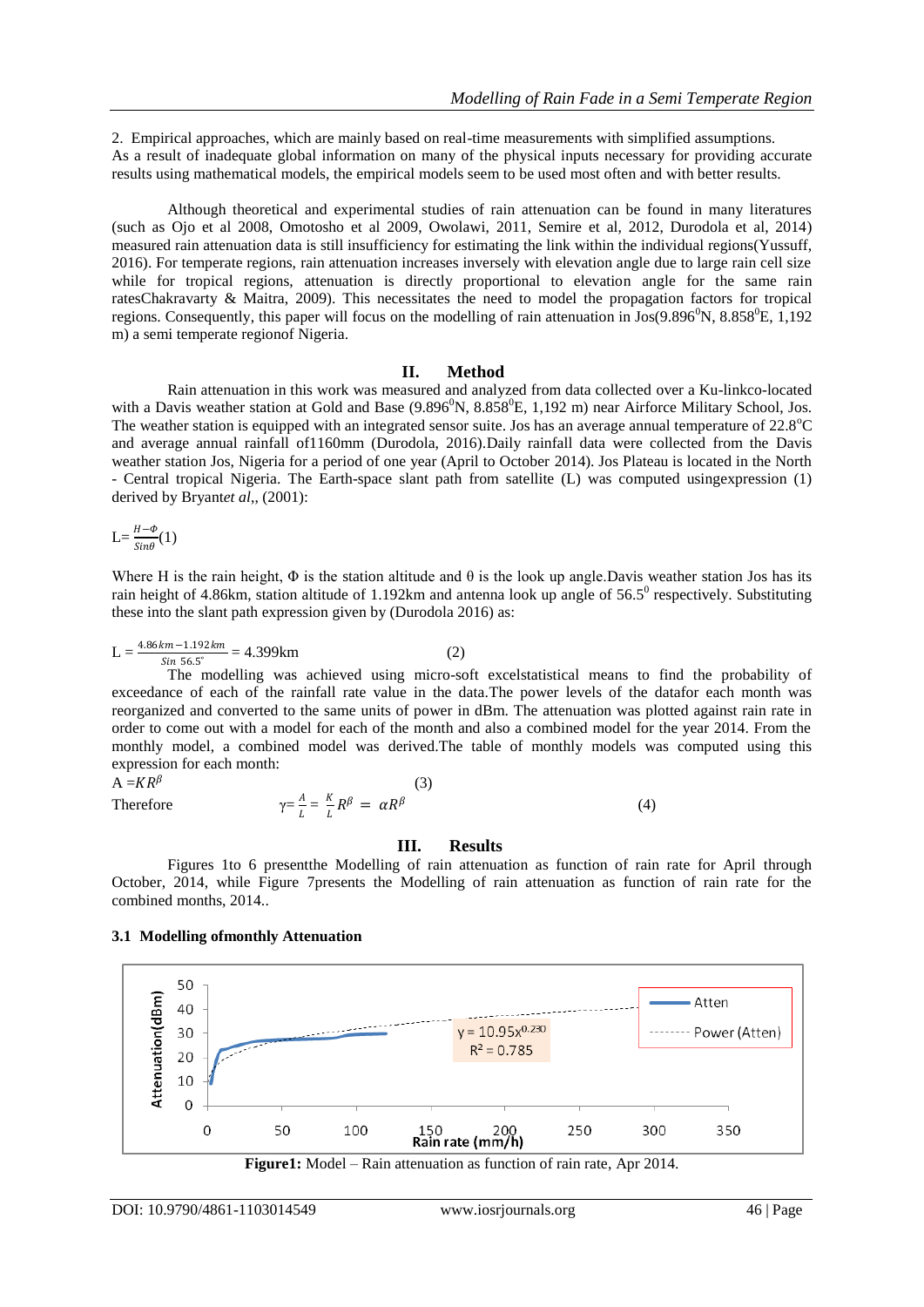









**Figure 4:** Model of rain attenuationas function of rain rate Jul2014.



**Figure 5:** Model - Rain attenuationas function of rain rate, Sep2014.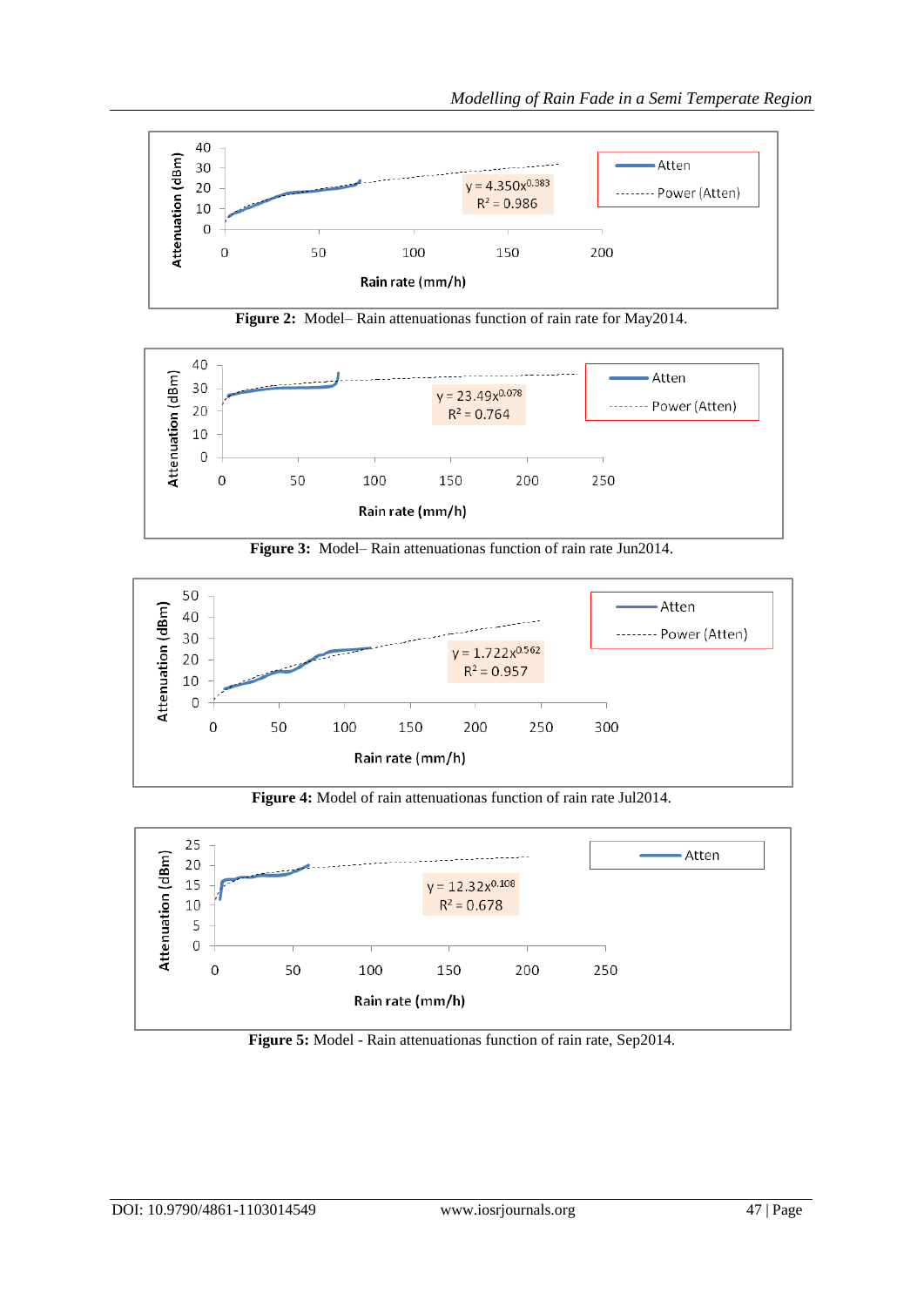





**Figure 7:** Model – Rain attenuationas function of rain rate for the year 2014.

# **3.2 Computation of Specific Attenuation Parameters**

Parameters for specific attenuation, γ for each month were computed as summarised in Table 1:

| Table 1: Specific attenuation |                                             |                                                                         |          |       |       |
|-------------------------------|---------------------------------------------|-------------------------------------------------------------------------|----------|-------|-------|
| <b>Months</b>                 | <b>Attenuation Equation</b><br>(From Graph) | <b>Equation of Specific</b><br><b>Attenuation</b> ( $y = \frac{A}{x}$ ) | $\alpha$ | β     | R     |
| April                         | $A = 10.95 R^{0.230}$                       | 2.489 R $^{0.230}$                                                      | 2.489    | 0.230 | 0.886 |
| May                           | $A = 4.350R^{0.388}$                        | $0.989R^{0.388}$                                                        | 0.989    | 0.388 | 0.993 |
| June                          | $A = 23.49R^{0.078}$                        | $5.339R^{0.078}$                                                        | 5.339    | 0.078 | 0.874 |
| July                          | $A = 1.722R^{0.562}$                        | $0.391R^{0.562}$                                                        | 0.391    | 0.562 | 0.978 |
| Sep                           | $A = 12.32R^{0.108}$                        | $2.801R^{0.108}$                                                        | 2.801    | 0.108 | 0.823 |
| Oct                           | $A = 4.678R^{0.096}$                        | $1.063R^{0.096}$                                                        | 1.063    | 0.096 | 0.999 |
| Combined                      | $A = 9.112R^{0.288}$                        | $2.071R^{0.288}$                                                        | 2.071    | 0.288 | 0.885 |
| Average<br>Values             |                                             | $2.179R^{0.244}$                                                        | 2.179    | 0.244 | 0.926 |

# **IV. Discussion**

Regression equations of the graphs in figures 1 t0 7 have very high correlation coefficients, which show that there is a very good correlation between the rain attenuation and rain rate. However, the correlation vary from one month to the other. This is understandable, since the rainfall intensities and rainfall regimes from one month to the other different variations. Such variations could actually be better studied if the experimental measurements covered a longer period of 6 to 20 years. With such elongated data, it would provide a more accurate average value for each month; but this is limited by the lack of equipment.

From the regression curves relevant parameters for computing specific attenuation the various months have been computed as summarised in Table 1. The coefficient of regression (R) shows the relationship between the attenuation and the rain rate. The correlation coefficients in the months range from a minimum of 82% to 100%. The attenuation parameters are useful for modelling specific attenuation in each month at a given rainfall intensity.This is a significant input parameter for systems engineers for computing fade margins, or for designing other fade mitigation techniques such as channel modelling and upper link power control. The results obtained can also be used for preliminary design of the satellite microwave links, satellite–payload design and satellite-coverage analysis.

From the table above, the model coefficient(alpha,  $\alpha$ ) is the multiplying constant akin to the fade slope; while the index (beta, β) is the shaping constant. Most of the multiplying constants are above unity, except for the month of May and July. This indicates that the value of alpha  $(\alpha)$  has the effect of aggravating the specific attenuation. This multiplier effect is highest for the month of June (5.3) which from researched has been found